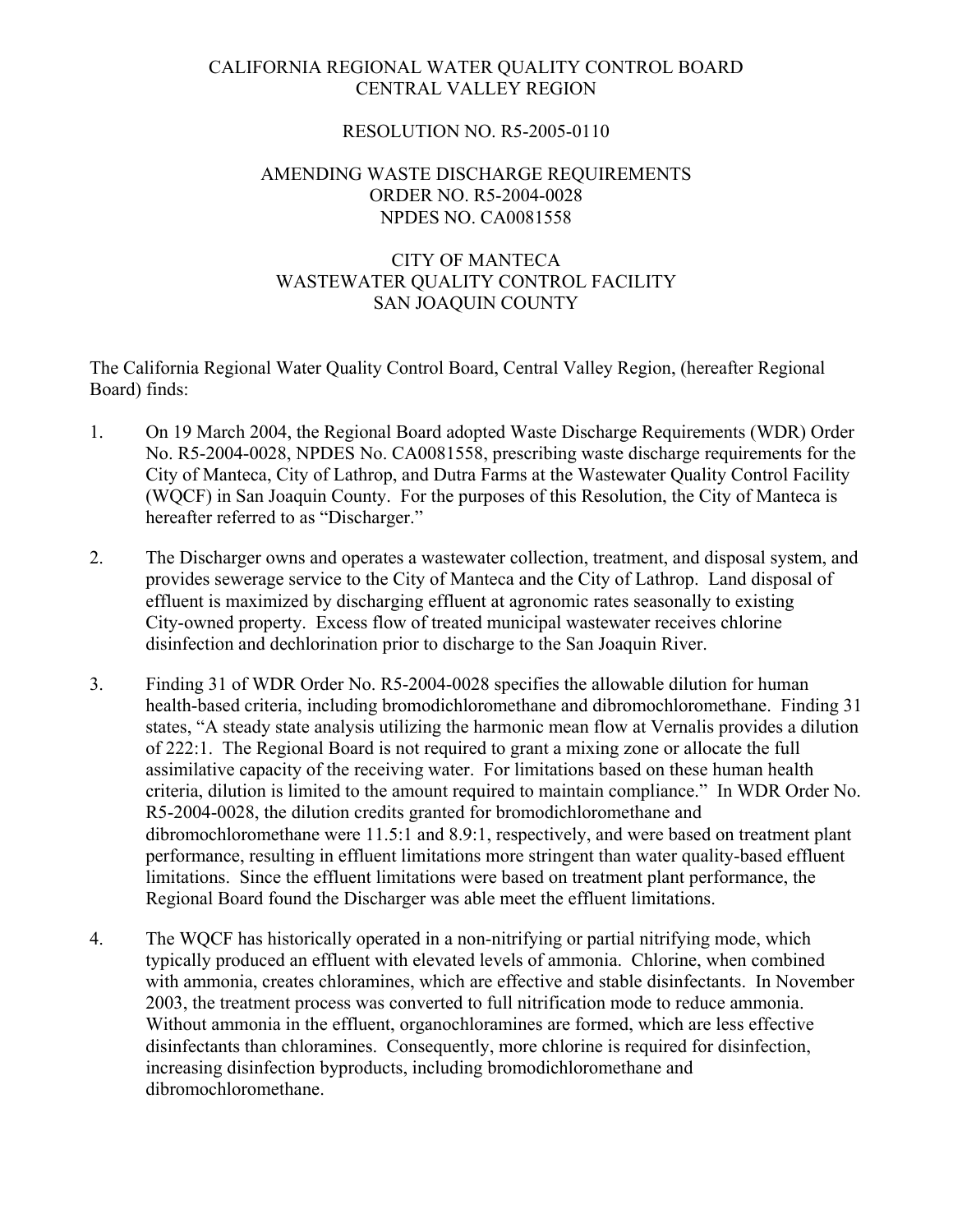- 5. The effluent limitations for bromodichloromethane and dibromochloromethane included in Order No. R5-2004-0028 were based on treatment plant performance prior to converting to full nitrification. With the significant increase in the formation of disinfection byproducts after upgrading the WQCF to operate in full nitrification mode, the Discharger is unable to comply with the effluent limitations.
- 6. Due to the significant change in wastewater treatment, and based upon new water quality information, the Discharger, in a letter dated 20 April 2005, requested that the effluent limitations for bromodichloromethane and dibromochloromethane be modified based upon current treatment plant performance.
- 7. This Resolution amends WDR Order No. R5-2004-0028 by increasing the effluent limitations for bromodichloromethane and dibromochloromethane based on re-calculated dilution credits using new effluent data collected while the WQCF was operating in full nitrification mode (see Table 16). The re-calculated dilution credits for bromodichloromethane and dibromochloromethane (see Table 15) are 63:1 and 82:1, respectively, which are less than the maximum allowable human health dilution of 222:1 for the San Joaquin River. Therefore, the increased effluent limitations do not allocate the full assimilative capacity of the receiving water and are more stringent than water quality-based effluent limitations. Based on the sample results in the effluent, it appears the Discharger can meet these new limitations. In addition, the Discharger is installing ultraviolet (UV) disinfection by April 2007. Once operational, the use of chlorine for final effluent disinfection will be eliminated and the formation of disinfection byproducts will be reduced significantly. Consequently, the effluent concentrations of bromodichloromethane and dibromochloromethane will decrease.
- 8. Sections 402(o)(2) (33 U.S.C. section 1342(o)(2)) and 303(d)(4) (33 U.S.C. section 1313(d)(4)) of the Clean Water Act (CWA) and federal regulations at40 CFR section 122.44(l) prohibit backsliding in NPDES permits. These anti-backsliding provisions require effluent limitations in a reissued or amended permit to be as stringent as those in the previous permit, with some exceptions where limitations may be relaxed. As discussed in Finding 7, the increased effluent limitations for bromodichloromethane and dibromochloromethane are based on new information and are more stringent than water quality-based effluent limitations. Therefore, the relaxation of the effluent limitations for bromodichloromethane and dibromochloromethane is consistent with the anti-backsliding requirements of the CWA and federal regulations and is also consistent with the antidegradation provisions of 40 CFR section 131.12 and State Water Resources Control Board Resolution No. 68-16. Any impact on existing water quality will be insignificant. Furthermore, this Resolution adds a provision to allow Order No. R5-2004-0028 to be reopened to modify the effluent limitations for bromodichloromethane and dibromochloromethane after installation of UV disinfection facilities.
- 9. The Discharger historically utilized drying beds to dewater biosolids with final disposal on land adjacent to the WQCF. Monitoring and Reporting Program (MRP) Order No. R5-2004-0028 requires biosolids monitoring pursuant to 40 Code of Federal Regulations (CFR) Part 503 for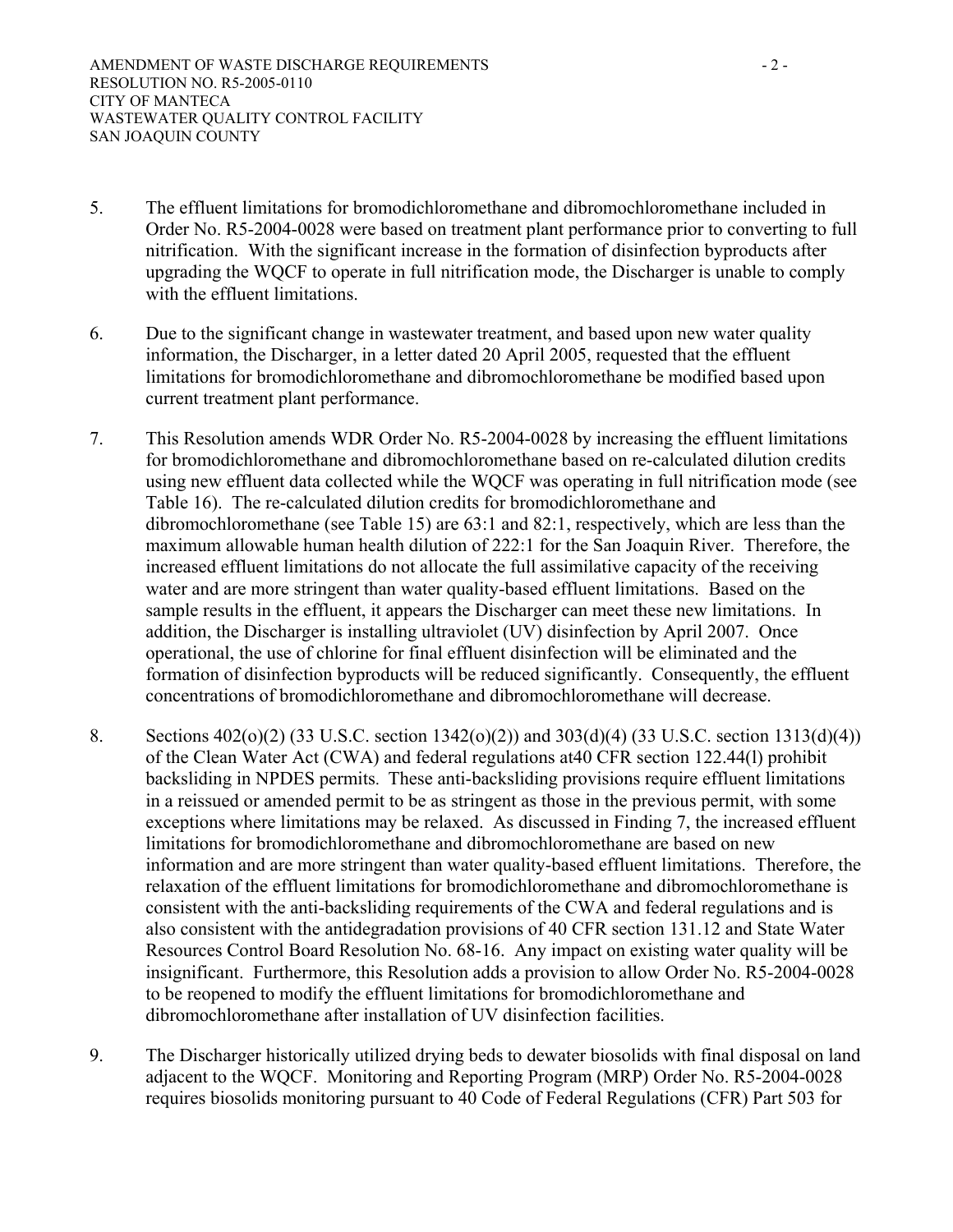disposal of biosolids to land. However, the Discharger has since changed biosolids disposal practices and currently hauls biosolids to a landfill. The 40 CFR Part 503 biosolids regulations only apply for biosolids applied to land, so the monitoring and reporting requirements for biosolids can be reduced when the Discharger hauls biosolids to the landfill. This Resolution amends MRP Order No. R5-2004-0028 for biosolids monitoring. The reduction in biosolids monitoring is consistent with the antidegradation provisions of 40 CFR section 131.12 and State Water Resources Control Board Resolution No. 68-16. Any impact on existing water quality will be insignificant.

- 10. WDR Order No. R5-2004-0028 contains final effluent limitations for oil and grease. However, due to an omission, MRP Order No. R5-2004-0028 does not contain a requirement for effluent monitoring of this parameter. To demonstrate compliance with the effluent limitations, the Discharger has been evaluating the effluent monthly for oil and grease and reporting the results in the Discharger self-monitoring reports (SMRs). In review of SMRs since 1 January 2000, the Discharger has maintained compliance with the effluent limitations for oil and grease. This Resolution amends MRP Order No. R5-2004-0028 to include a requirement for monthly oil and grease monitoring.
- 11. The action to adopt or amend an NPDES permit is exempt from the provisions of Chapter 3 of the California Environmental Quality Act (CEQA) (Public Resources Code section 21000, et seq.), requiring preparation of an environmental impact report or negative declaration in accordance with Section 13389 of the California Water Code.
- 12. The Regional Board has notified the Discharger and interested agencies and persons of its intent to amend waste discharge requirements for this discharge and has provided them with an opportunity for a public hearing and an opportunity to submit their written views and recommendations.
- 13. The Regional Board, in a public meeting, heard and considered all comments pertaining to the discharge.
- 14. This Order shall amend WDR Order No. R5-2004-0028, NPDES No. CA0081558, pursuant to Section 402 of the CWA (33 U.S.C. section 1342), and amendments thereto, and shall take effect upon the date of hearing, provided EPA has no objections.

**IT IS HEREBY ORDERED** that Order No. R5-2004-0028 is amended solely to add Table 15 and Table 16 to the Information Sheet, change Effluent Limitations B.1, B.2, and B.3 for bromodichloromethane and dibromochloromethane, add Provisions H.26, modify Finding 36 for bromodichloromethane and dibromochloromethane, modify Section 3 of the Information Sheet regarding biosolids management practices, and amend MRP Order No. R5-2004-0028 to modify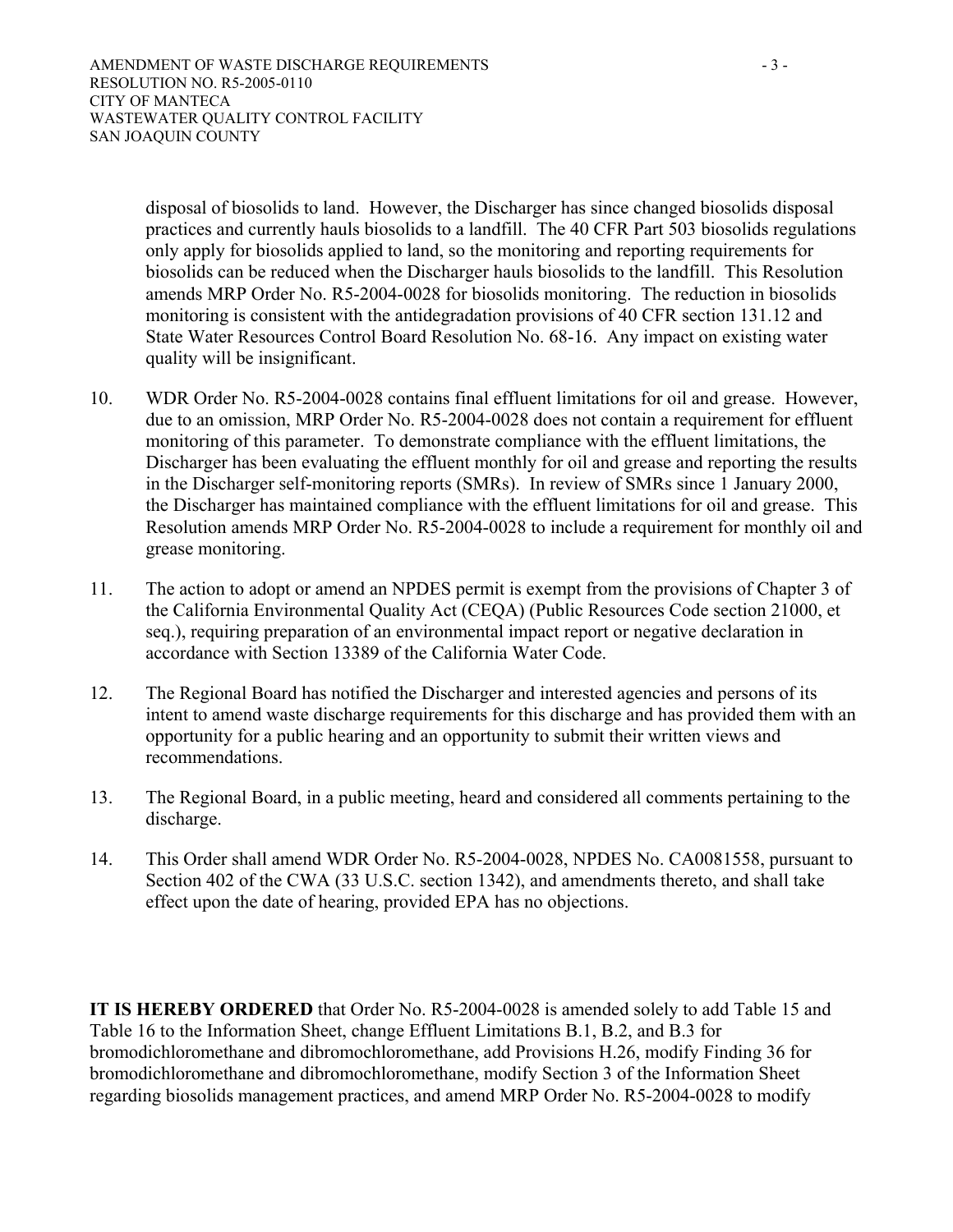biosolids monitoring and add a monthly monitoring requirement for oil and grease. The City of Manteca, its agents, successors and assigns, in order to meet the provisions contained in Division 7 of the California Water Code and regulations adopted thereunder, and the provisions of the Clean Water Act and regulations and guidelines adopted thereunder, shall comply with Amended Order No. R5- 2004-0028:

- 1. Table 15 is added to the Information Sheet for Order No. R5-2004-0028, and supercedes the needed dilution credit calculations for bromodichloromethane and dibromochloromethane in Table 12. Table 16 is added to the Information Sheet for Order No. R5-2004-0028, and supercedes the effluent limitation calculations for bromodichloromethane and dibromochloromethane in Table 13. Table 15 and Table 16 are included in Attachment A to this Resolution.
- 2. Effluent Limitations B.1 is amended as follows, replacing the effluent limitations for bromodichloromethane and dibromochloromethane in Order No. R5-2004-0028:

| Constituents                | Units      | Monthly<br>Average | Average | Weekly 1- Hour<br>Average | Daily<br>Maximum |
|-----------------------------|------------|--------------------|---------|---------------------------|------------------|
| <b>Bromodichloromethane</b> | $\mu$ g/l  | 30                 |         |                           | 47               |
|                             | $1b/day^3$ | 1.7                | $---$   |                           | 2.7              |
| Dibromochloromethane        | $\mu$ g/l  |                    | $---$   |                           | 16               |
|                             | $1b/day^3$ | 0.41               |         |                           | 0.93             |

3 Based upon a design treatment capacity of 6.95 mgd.

3. Effluent Limitations B.2 is amended as follows, replacing the effluent limitations for bromodichloromethane and dibromochloromethane in Order No. R5-2004-0028:

| Constituents         | Units      | Monthly<br>Average | Average | Weekly 1- Hour<br>Average | Daily<br>Maximum |
|----------------------|------------|--------------------|---------|---------------------------|------------------|
| Bromodichloromethane | $\mu$ g/l  | 30                 |         |                           | 47               |
|                      | $lb/day^3$ | 2.0                |         |                           | 3.2              |
| Dibromochloromethane | $\mu$ g/l  |                    |         |                           | 16               |
|                      | $lb/day^3$ | 0.47               |         |                           | 11               |

3 Based upon a design treatment capacity of 8.11 mgd.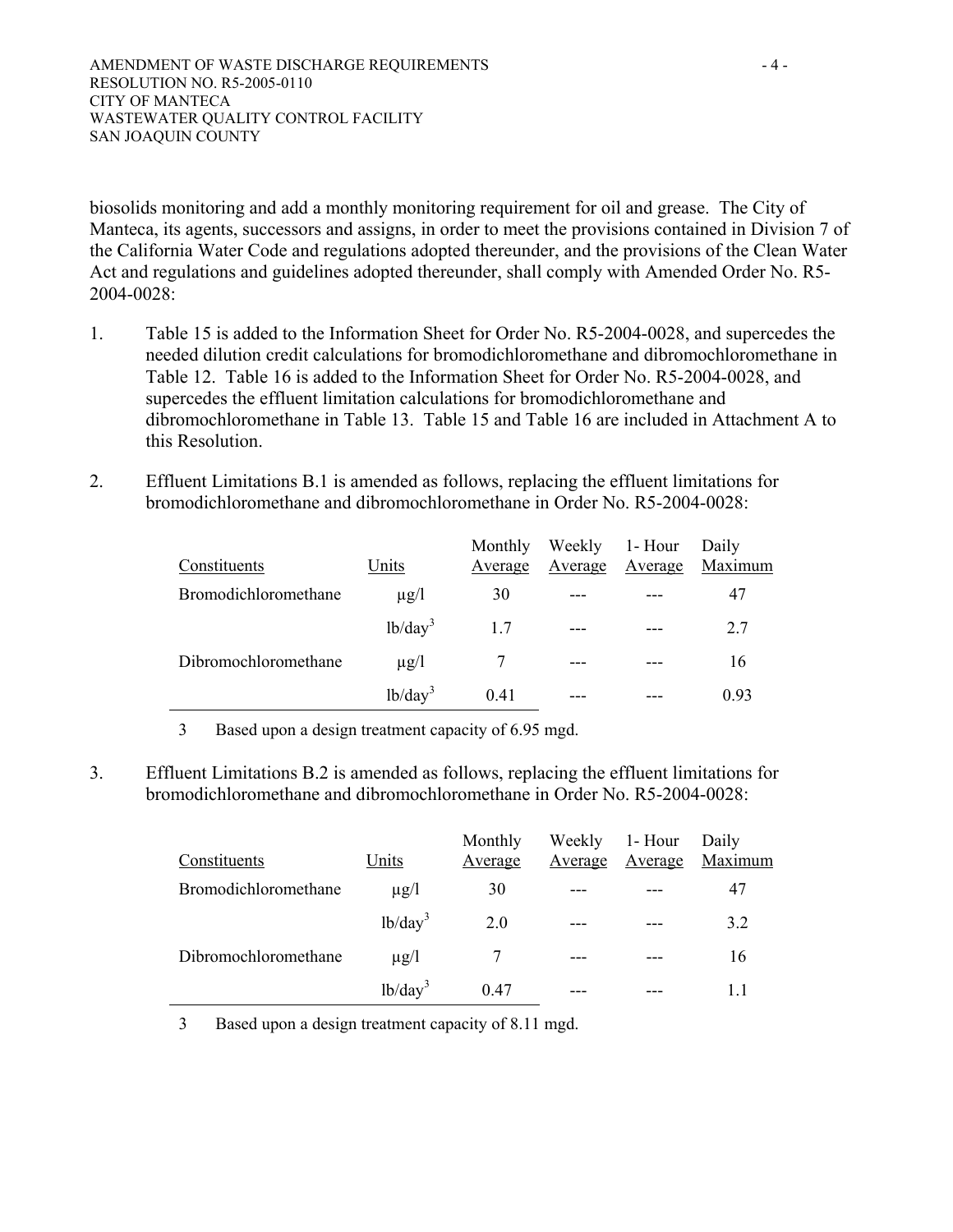4. Effluent Limitations B.3 is amended as follows, replacing the effluent limitations for bromodichloromethane and dibromochloromethane in Order No. R5-2004-0028:

| Constituents         | Units      | Monthly<br>Average | Average | Weekly 1- Hour<br>Average | Daily<br>Maximum |
|----------------------|------------|--------------------|---------|---------------------------|------------------|
| Bromodichloromethane | $\mu$ g/l  | 30                 |         |                           | 47               |
|                      | $lb/day^3$ | 2.5                |         |                           | 39               |
| Dibromochloromethane | $\mu$ g/l  |                    | $---$   |                           | 16               |
|                      | $1b/day^3$ | 0.58               |         |                           | 13               |

3 Based upon a design treatment capacity of 9.87 mgd.

- 5. Provisions H.26 shall be added to Order No. R5-2004-0028 as follows:
	- 26. After installation of ultraviolet disinfection facilities, this Order may be reopened to modify the effluent limitations for bromodichloromethane and dibromochloromethane based on the performance of the WQCF.
- 6. Finding 36 of Order No. R5-2004-0028 shall be replaced as follows:

**Bromodichloromethane (BDCM) and dibromochloromethane (DBCM):**Based on information included in analytical laboratory results submitted by the Discharger, the discharge has a reasonable potential to cause or contribute to an in-stream excursion above the CTR criteria for BDCM and DBCM. The CTR includes standards for the protection of human health based on a one-in-a-million cancer risk for these organic constituents. The criteria for waters from which both water and organisms are consumed are 0.56 µg/l and 0.41 µg/l for BDCM and DBCM, respectively. The maximum observed effluent concentrations for BDCM and DBCM are 25.7 µg/l and 5.5 µg/l, respectively. Effluent limitations for BDCM and DBCM are included in this Order based on the CTR criteria for the protection of human health. The Discharger is able to comply with the limitations.

7. Section 3 of the Information Sheet in Order No. R5-2004-0028 shall be replaced as follows:

### **3 Biosolids Management**

The City of Manteca historically dewatered biosolids in drying beds with final disposal to City-owned farmland adjacent to the treatment plant at agronomic rates, as described in the Order. New limitations on metal concentrations in sludge/soil mixtures and new conditions for sludge use as a soil amendment have been established. This new permit requires the City to reevaluate the sludge and effluent application rates to land and submit a land application plan.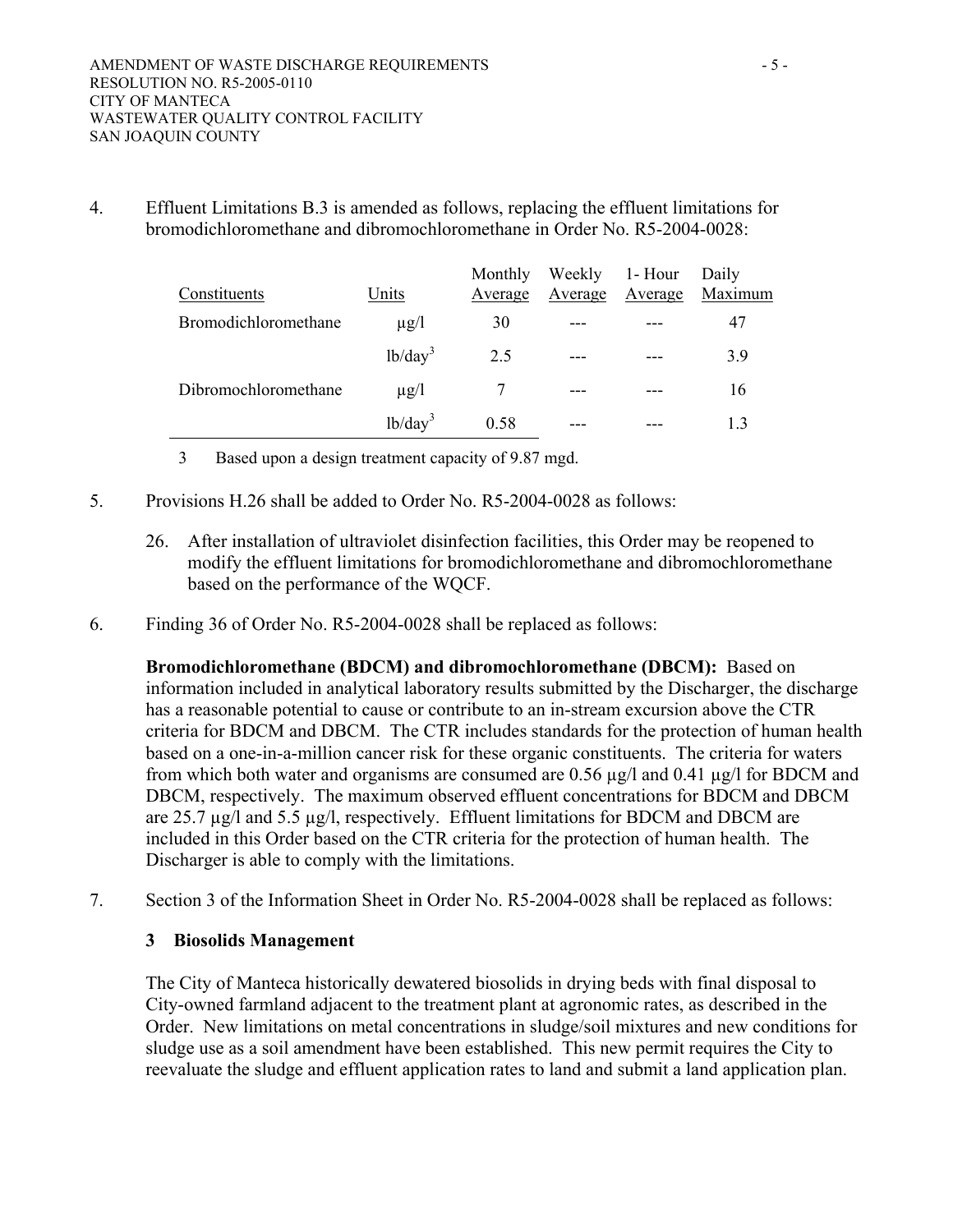The City has recently changed facility operations and currently utilizes a centrifuge to dewater the biosolids prior to hauling them to a landfill for disposal. This disposal practice requires less stringent monitoring requirements than those required if disposing biosolids to land. Therefore, Monitoring and Reporting Program R5-2004-0028 includes alternative monitoring requirements, depending on the disposal practice utilized by the City.

8. Biosolids monitoring required in MRP Order No. R5-2004-0028 shall be replaced as follows:

### **BIOSOLIDS MONITORING**

The Discharger has historically disposed of biosolids on City-owned land adjacent to the WQCF. However, the Discharger has recently changed facility operations and currently disposes biosolids in a landfill for disposal. The biosolids monitoring requirements vary based on the method of disposal. When the Discharger disposes biosolids in a landfill, the Discharger shall comply with the biosolids monitoring requirements identified in Section A, below. If the Discharger returns to disposing of biosolids on land, the biosolids monitoring requirements identified in Section B apply. The requirements identified in Section C, apply for all methods of disposal:

A. The Discharger shall comply with the following biosolids monitoring requirements when biosolids are disposed in a landfill:

A composite sample of sludge shall be collected annually in accordance with EPA's POTW Sludge Sampling and Analysis Guidance Document, August 1989, and tested for the following metals:

| Cadmium  | Copper | Nickel |
|----------|--------|--------|
| Chromium | Lead   | Zinc   |

Sampling records shall be retained for a minimum of five years. A log shall be kept of sludge quantities generated and of handling and disposal activities. The frequency of entries is discretionary; however, the log should be complete enough to serve as a basis for part of the annual report.

B. The Discharger shall comply with the following biosolids monitoring requirements when disposing of biosolids to land:

A composite sample of biosolids shall be collected in accordance with USEPA's POTW Biosolids Sampling and Analysis Guidance Document, August 1989, (or most recent edition) and tested for the following constituents: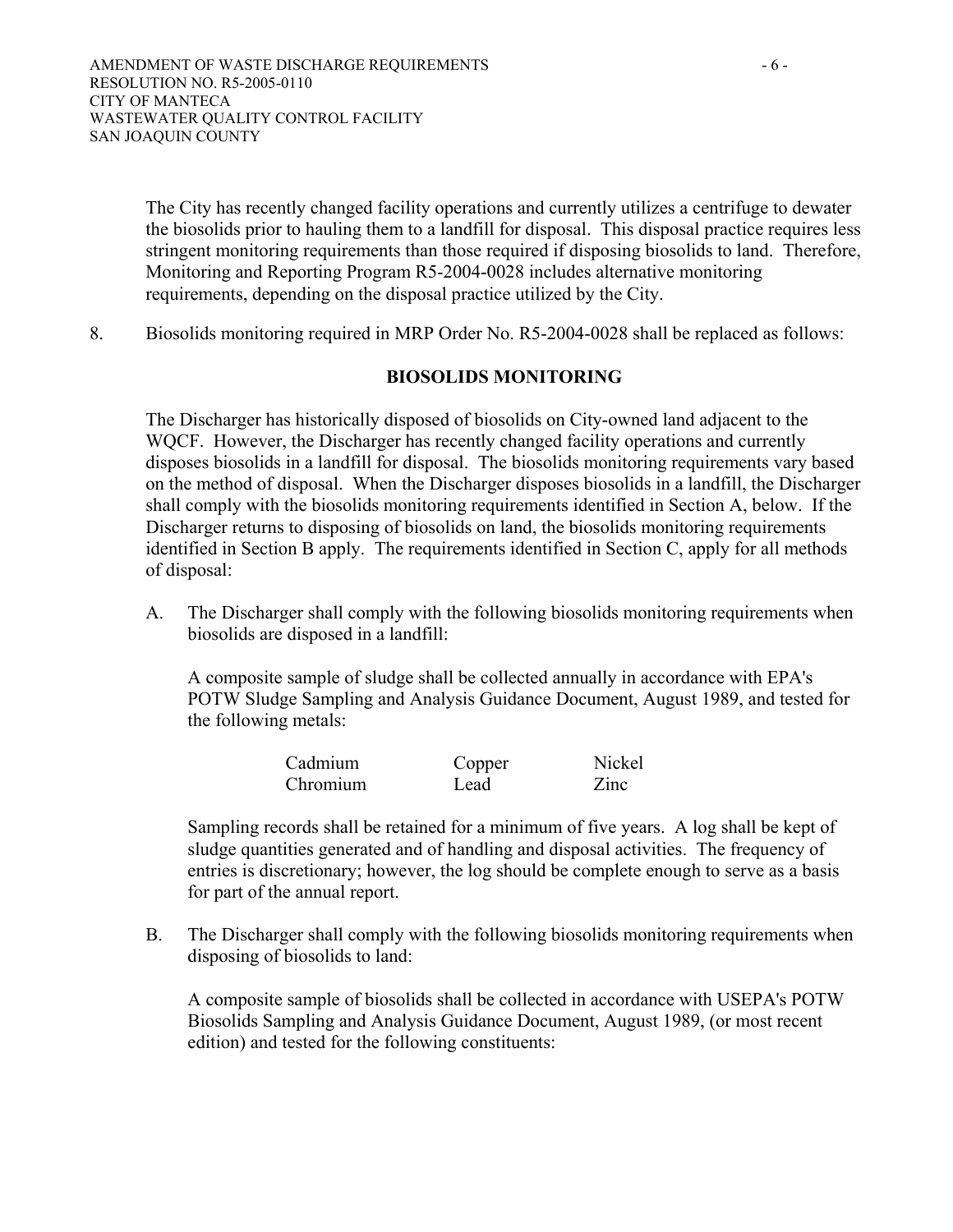#### AMENDMENT OF WASTE DISCHARGE REQUIREMENTS  $-7$  -RESOLUTION NO. R5-2005-0110 CITY OF MANTECA WASTEWATER QUALITY CONTROL FACILITY SAN JOAQUIN COUNTY

| Constituent                | Units                 | Sample Type | <b>Frequency</b> |
|----------------------------|-----------------------|-------------|------------------|
| Quantity                   | Dry Tons              |             | Quarterly        |
| Solids Content             | % percentage          | Composite   | Quarterly        |
| Disposal Location          |                       |             | Quarterly        |
| Arsenic                    | mg/kg                 | Composite   | Quarterly        |
| Cadmium                    | mg/kg                 | Composite   | Quarterly        |
| Chromium                   | mg/kg                 | Composite   | Quarterly        |
| Copper                     | mg/kg                 | Composite   | Quarterly        |
| Lead                       | mg/kg                 | Composite   | Quarterly        |
| Mercury                    | mg/kg                 | Composite   | Quarterly        |
| Molybdenum                 | mg/kg                 | Composite   | Quarterly        |
| Nickel                     | mg/kg                 | Composite   | Quarterly        |
| Selenium                   | mg/kg                 | Composite   | Quarterly        |
| Zinc                       | mg/kg                 | Composite   | Quarterly        |
| Oil and Grease             | mg/kg                 | Composite   | Quarterly        |
| Nitrogen                   | $mg/kg$ (dry)         | Composite   | Quarterly        |
| Ammonia                    | $mg/kg$ (dry)         | Composite   | Quarterly        |
| Nitrate                    | $mg/kg$ (dry)         | Composite   | Quarterly        |
| Total Kjeldahl Nitrogen    | $mg/kg$ (dry)         | Composite   | Quarterly        |
| Fecal Coliform             | MPN/gram total solids | Composite   | See Footnote 1   |
| <b>Priority Pollutants</b> |                       | Composite   | See Footnote 2   |

1 The Discharger shall collect seven composite samples over a two-week period each quarter, and analyze the samples for fecal coliform (report as MPN/gm total solids). Results for each sample shall be reported along with the geometric mean of the results.

<sup>2</sup> **Within 90 days of the effective date of this Order, and annually thereafter**, the Discharger shall submit results of chemical analysis for the priority pollutants listed in 40 CFR 122 Appendix D, Tables II and III (excluding total phenols). Suggested methods for analysis of biosolids are provided in USEPA publications titled "Test Methods for Evaluating Solid Waste: Physical/Chemical Methods" and "Test Methods for Organic Chemical Analysis of Municipal and Industrial Wastewater". Other guidance is available in USEPA's POTW Biosolids Sampling and Analysis Guidance Document, August 1989 (or most recent edition).

Results of monitoring shall be reported in compliance with the Reporting Section. The biosolids monitoring report shall include a statement concerning compliance with 40 CFR Part 503 biosolids disposal requirements. The report shall include, but is not limited to, an assessment of cumulative metals and nitrogen loadings from all sources, type of crop grown, nitrogen demand, and setback and runoff compliance, as well as compliance with pathogen reduction and vector attraction reduction standards.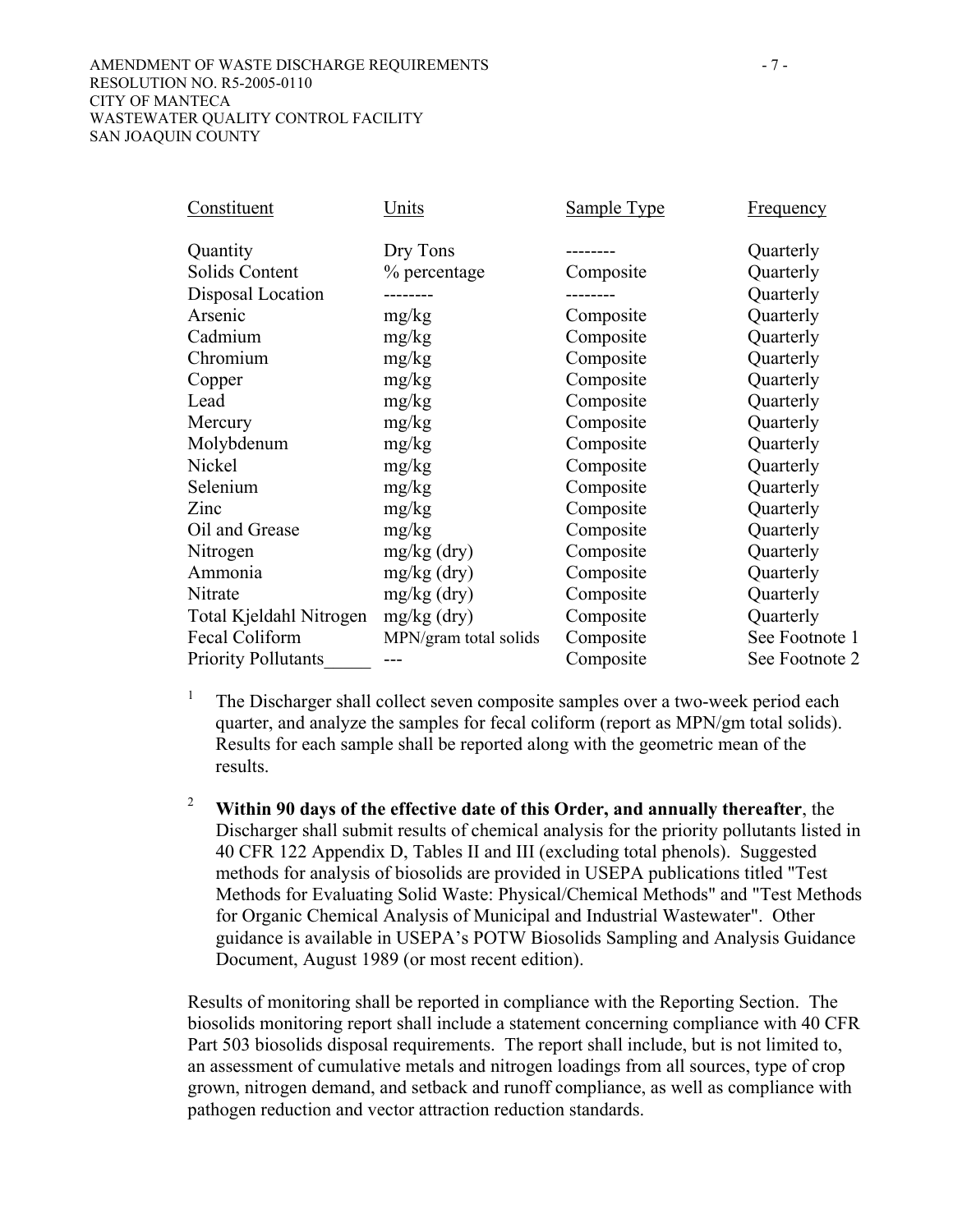- C. The Discharger shall submit **annually, by 30 January**, the following:
	- 1. Annual sludge production in dry tons and percent solids;
	- 2. A schematic diagram showing sludge handling facilities and a solids flow diagram;
	- 3. Depth of application and drying time for sludge drying beds (if applicable); and
	- 4. A description of the disposal method(s) used at the WQCF, including the following information. If more than one method is used, include the percentage of annual sludge production disposed by each method.
		- a. For **landfill disposal**, include (1) the Regional Board's WDR numbers that regulate the landfill(s) used, (2) the present classifications of the landfill(s) used, and (3) the names and locations of the receiving facility(ies).
		- b. For **land application,** include (1) location of the site(s), (2) the Regional Board's WDR numbers that regulate the site(s), (3) the application rate in lbs/year (specify wet or dry), and (4) subsequent uses of the land.
		- c. For **incineration**, include (1) name and location of the site(s) where sludge incineration occurs, (2) the Regional Board's WDR numbers that regulate the site(s),  $(3)$  the disposal method of the ash, and  $(4)$  the names and locations of facilities receiving ash (if applicable).
		- d. For **composting**, include (1) name and location of the site(s) where sludge composting occurs, and (2) the Regional Board's WDR numbers that regulate the site $(s)$ .
- 9. The effluent monitoring requirements (when discharging to Surface Waters) in MRP Order No. R5-2004-0028 shall be amended to include a monitoring requirement for oil and grease as follows:

| Constituents   | Units | Type of Sample | Sampling<br>Frequency |
|----------------|-------|----------------|-----------------------|
| Oil and Grease | mg/l  | grab           | Monthly               |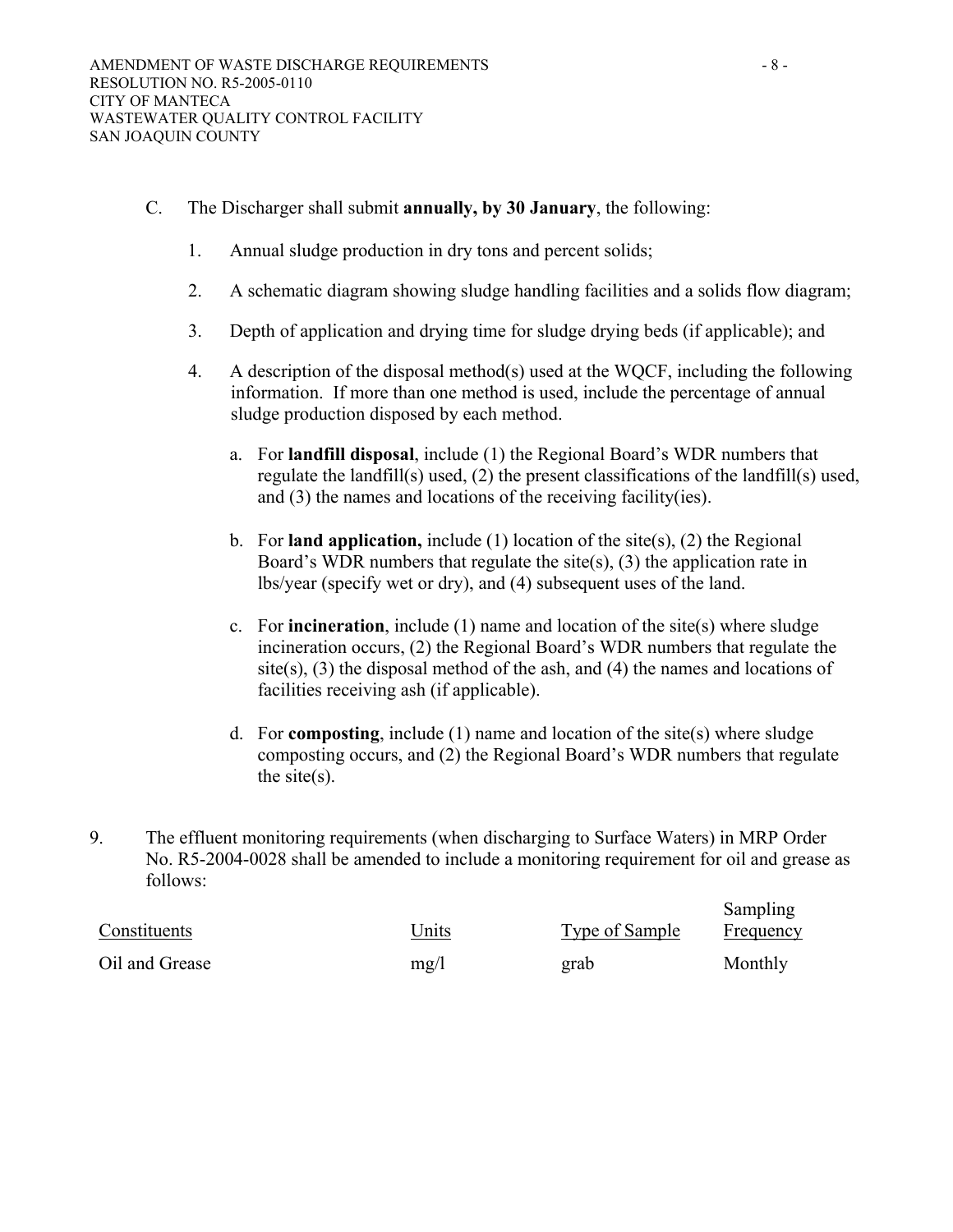#### AMENDMENT OF WASTE DISCHARGE REQUIREMENTS - 9 -RESOLUTION NO. R5-2005-0110 CITY OF MANTECA WASTEWATER QUALITY CONTROL FACILITY SAN JOAQUIN COUNTY

I, THOMAS R. PINKOS, Executive Officer, do hereby certify the foregoing is a full, true, and correct copy of a Resolution adopted by the California Regional Water Quality Control Board, Central Valley Region, on 5 August 2005.

> $\mathcal{L}_\text{max}$ THOMAS R. PINKOS, Executive Officer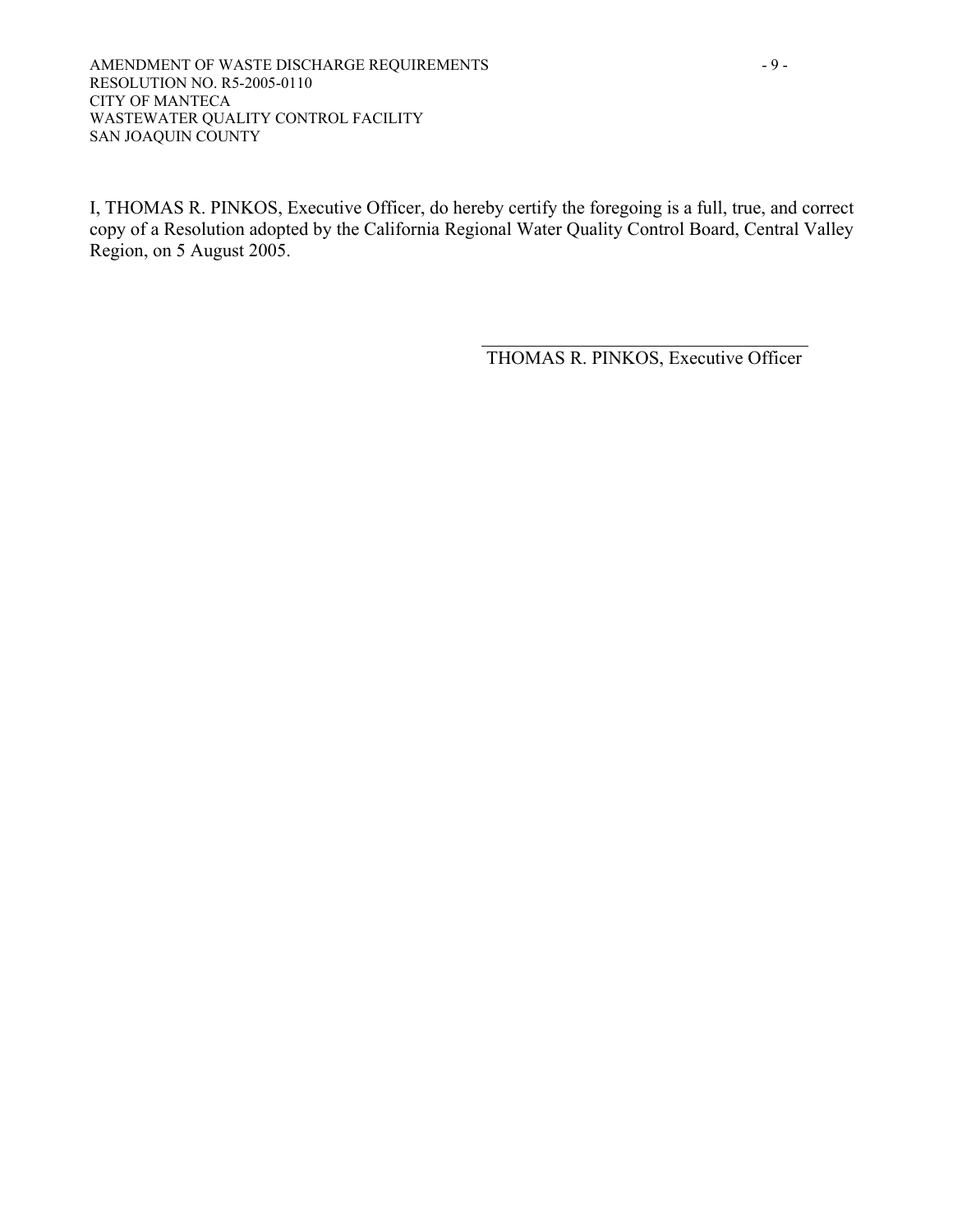#### ATTACHMENT A  $A-1$ AMENDMENT OF WASTE DISCHARGE REQUIREMENTS RESOLUTION NO. R5-2005-\_\_\_\_ CITY OF MANTECA WASTEWATER QUALITY CONTROL FACILITY SAN JOAQUIN COUNTY

### TABLE 15 SUMMARY OF HUMAN CARCINOGENIC POLLUTANT STATISTICS BROMODICHLOROMETHANE AND DIBROMOCHLOROMETHANE

| Sample Date<br>(Concentrations in ug/l) | Dibromochloromethane | Bromodichloromethane |
|-----------------------------------------|----------------------|----------------------|
| April-04                                | 5.5                  | 25.7                 |
| May-04                                  | 0.5                  | 14.0                 |
| June-04                                 | 0.5                  | 17.0                 |
| July-04                                 | 0.5                  | 17.0                 |
| September-04                            | 3.5                  | 15.0                 |
| October-04                              | 3.9                  | 17.0                 |
| November-04                             | 2.4                  | 13.0                 |
| December-04                             | 1.3                  | 7.5                  |
| January-05                              | $\overline{1.2}$     | 9.2                  |
| February-05                             | 1.6                  | 9.4                  |
| March-05                                | 2.5                  | 14.0                 |
| April-05                                | 2.6                  | 14.0                 |
|                                         |                      |                      |
| Sample Count                            | 12                   | $\overline{12}$      |
| Max. Concentration (µg/l)               | 5.50                 | 25.70                |
| Mean (µg/l)                             | 2.17                 | 14.40                |
| Median (ug/l)                           | $\overline{2}$       | 14                   |
| Std. Dev.                               | 1.55                 | 4.77                 |
| <b>CV</b>                               | 0.72                 | 0.33                 |
| <b>Estimated Max. Effluent</b>          |                      |                      |
| $C$ and anti-origin $(1, 0)$            |                      | າດ 4                 |

Concentration  $(\mu g/l)^{(1)}$  7.3  $\vert$  30.1 Human Health Criteria | 0.41 | 0.56 Background Conc.  $(\mu g/l)^{(2)}$  < 0.3 < 0.2 Needed Dilution Credit<sup>(3)</sup> | 63 | 82

(1) Estimated MEC calculated as the mean plus 3.3 times the standard deviation.

(2) Lowest MDL utilized for background concentration, per Section 1.4.3.2 of SIP.

(3) Needed Dilution Credit = (Est. max. conc.- HH Criteria)/(HH criteria - background conc.)